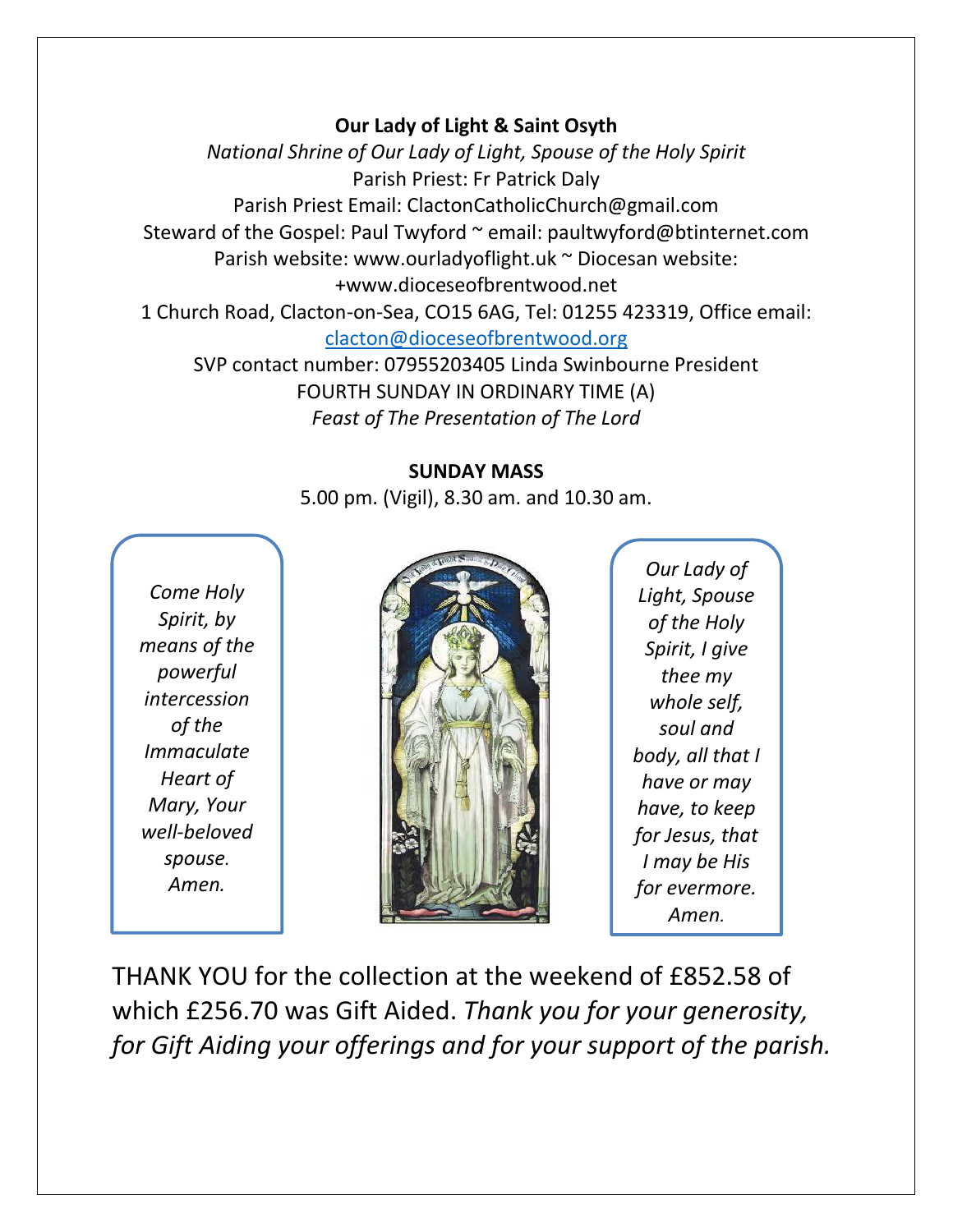COFFEE AFTER 8.30 and 10.30 Masses.

CHURCH OPENING HOURS: With effect from 1st February, the church will be kept open all day Saturday and until 5 pm on Sundays. Please use this opportunity to pop in and keep the Lord company in the Blessed Sacrament. Your visit will also help the church to remain safe.

SUNDAY MISSALS: Will be available at cost during the month of February. If you would like a Missal to follow the Readings, please put your name down on the list for orders at the back of the church in the Repository.

PARISH HALL: the accumulated items under the stage are being removed at the present time. Please contact Maurice on 07791635159 immediately if you wish to claim any items.

COFFEE MORNING: Friday 21st February at 10.00 am in the parish hall. Part of proceeds to Easter Flowers.

SPUC: I have received a letter from John Sneaton, Chief Executive: 'I am profoundly grateful for the wonderful generosity of your parishioners'.

CONFIRMATION RETREAT: I have received a message from Joseph Beattie the Retreat Leader at Abbotswich: 'The Clacton Confirmadi were fabulous this weekend. They are a real treasure and you should be very proud of them'.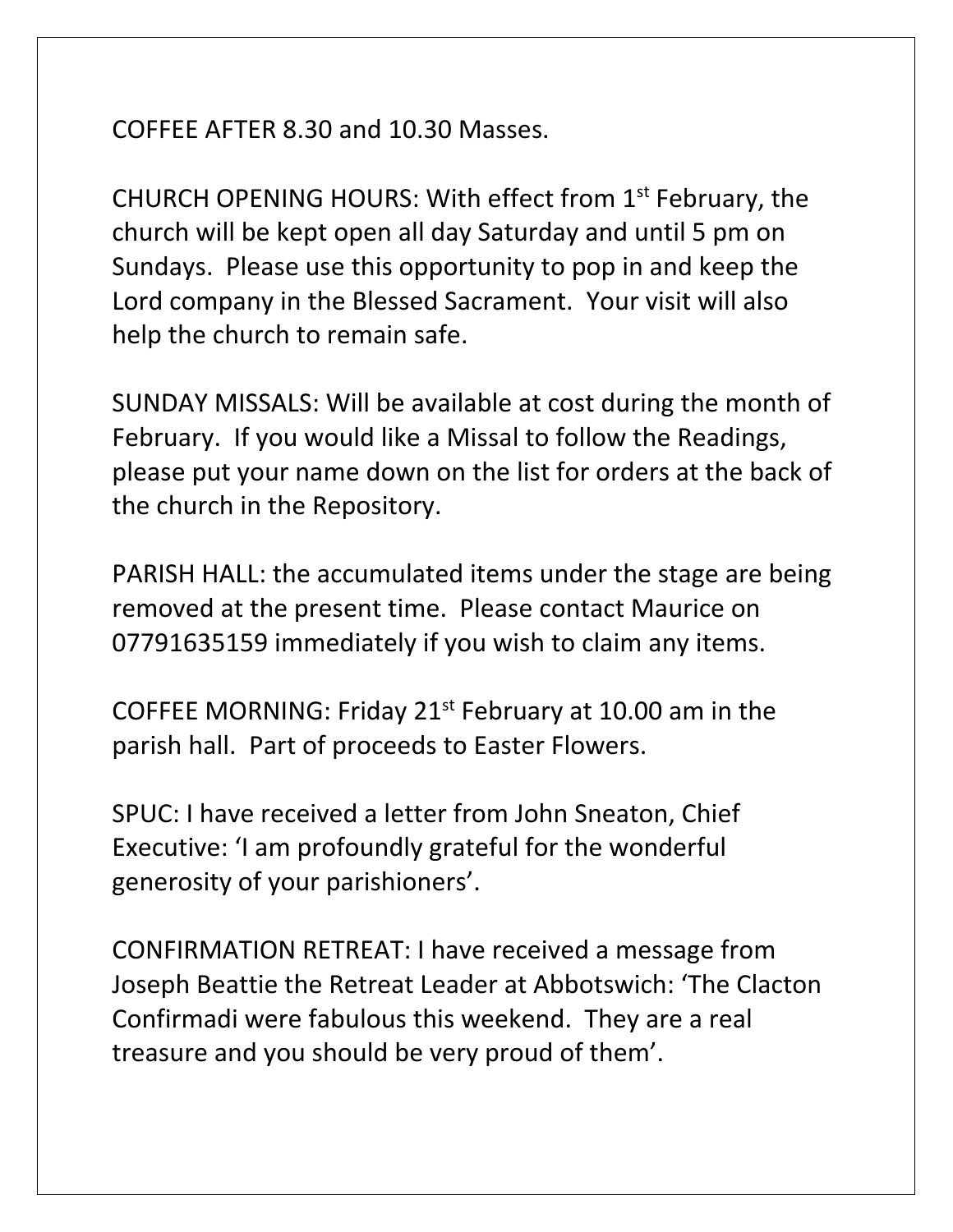SECOND COLLECTION: next weekend in support of the Lourdes Sick and Helpers Fund.

LOTTERY NUMBER: No 58. No winners this week.

| Saturday 1 <sup>st</sup> February   | $9.45$ am.- | <b>CONFESSIONS</b>                        |
|-------------------------------------|-------------|-------------------------------------------|
|                                     | 10.40 am.   | Rosary & Adoration of the                 |
|                                     |             | <b>Blessed Sacrament.</b>                 |
|                                     | 11.00 am.   | <b>MASS: Rosaleen Reay RIP</b>            |
|                                     |             | (The Byrne Family.)                       |
| Saturday 1 <sup>st</sup> February   | 4.00 pm. -  | <b>CONFESSIONS &amp; Adoration of the</b> |
| Vigil of The Feast of The           | 4.40 pm.    | <b>Blessed Sacrament.</b>                 |
| Presentation of the Lord.           | 5.00 pm.    | <b>MASS: Nicola Christy Intentions.</b>   |
| (World Day for                      |             | (Mary Pearce).                            |
| Consecrated Life)                   |             |                                           |
| Sunday 2 <sup>nd</sup> February The | 8.30 am.    | MASS: Mrs C Flanagan                      |
| <b>Feast of the Presentation</b>    |             | Intentions.                               |
| of the Lord.                        |             | (Netta, Davie & Family)                   |
| (World Day for                      | 10.30 am.   | MASS: John Sullivan & Mary                |
| Consecrated Life)                   |             | Sullivan Intentions.                      |
|                                     |             | (Fiona Smith).                            |
|                                     | 2.00 pm.    | <b>Baptism: Noah Gamble</b>               |
| Monday 3rd February                 | 9.30 am.    | <b>MASS: Matthew &amp; Kieran</b>         |
| Memorial of St Ann Line,            |             | Andrews Intentions.                       |
| M.                                  |             | (Nan Killen).                             |
|                                     | 10.00 am.   | Novena to Our Lady, Adoration             |
|                                     |             | of the Blessed Sacrament &                |
|                                     |             | Midday Prayer.                            |
| Tuesday 4 <sup>th</sup> February    | 9.30 am.    | <b>MASS: Matthew &amp; Elaine Todd</b>    |
|                                     |             | Intentions.                               |
|                                     | 10.00 am.   | Novena to Our Lady, Adoration             |
|                                     |             | of the Blessed                            |